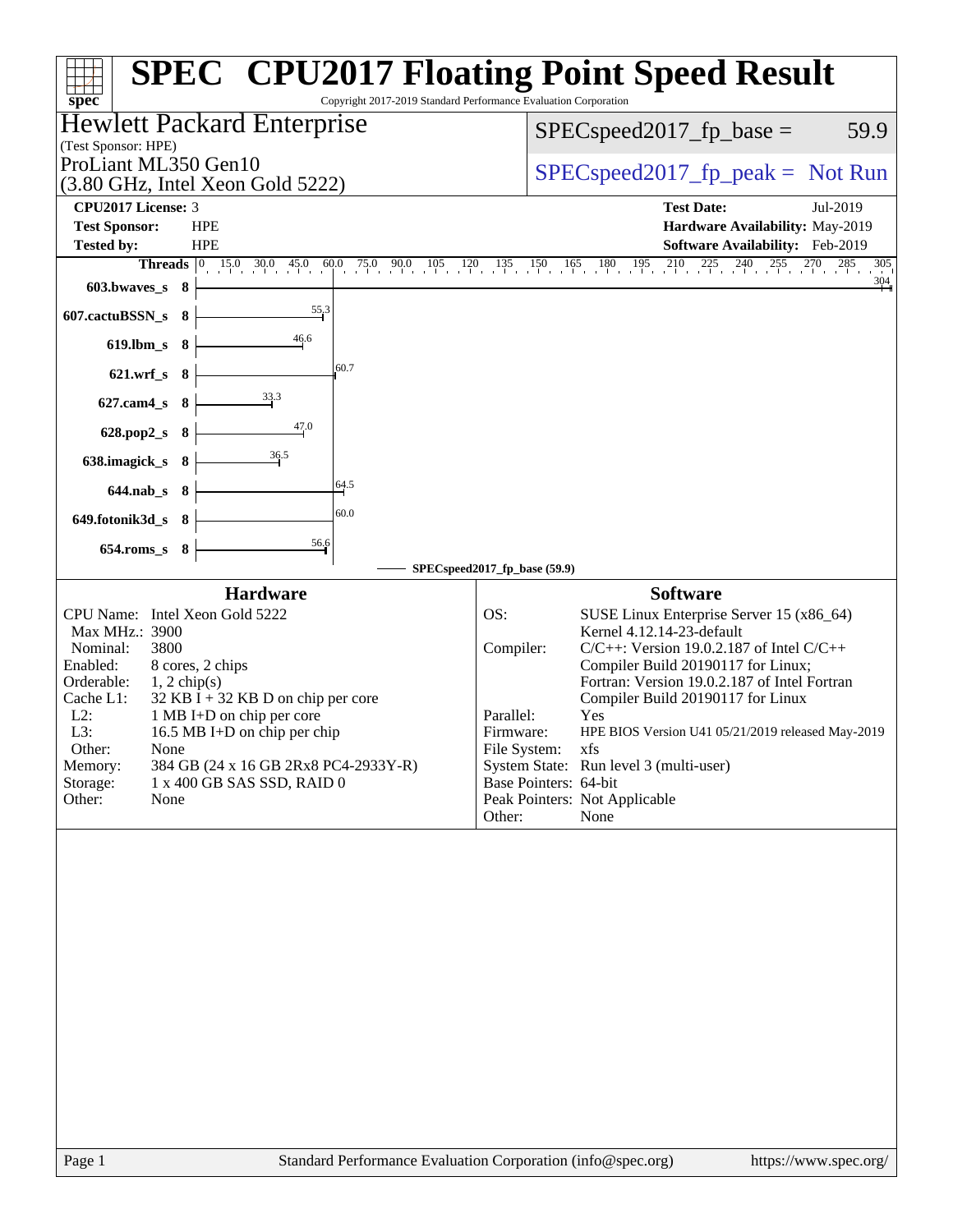# **[SPEC CPU2017 Floating Point Speed Result](http://www.spec.org/auto/cpu2017/Docs/result-fields.html#SPECCPU2017FloatingPointSpeedResult)**

Copyright 2017-2019 Standard Performance Evaluation Corporation

### Hewlett Packard Enterprise

(Test Sponsor: HPE)

**[spec](http://www.spec.org/)**

 $SPEC speed2017_fp\_base = 59.9$ 

(3.80 GHz, Intel Xeon Gold 5222)

ProLiant ML350 Gen10  $SPEC speed2017$  fp\_peak = Not Run

**[CPU2017 License:](http://www.spec.org/auto/cpu2017/Docs/result-fields.html#CPU2017License)** 3 **[Test Date:](http://www.spec.org/auto/cpu2017/Docs/result-fields.html#TestDate)** Jul-2019 **[Test Sponsor:](http://www.spec.org/auto/cpu2017/Docs/result-fields.html#TestSponsor)** HPE **[Hardware Availability:](http://www.spec.org/auto/cpu2017/Docs/result-fields.html#HardwareAvailability)** May-2019 **[Tested by:](http://www.spec.org/auto/cpu2017/Docs/result-fields.html#Testedby)** HPE **[Software Availability:](http://www.spec.org/auto/cpu2017/Docs/result-fields.html#SoftwareAvailability)** Feb-2019

#### **[Results Table](http://www.spec.org/auto/cpu2017/Docs/result-fields.html#ResultsTable)**

|                                    | <b>Base</b>    |                |                |                |       | <b>Peak</b>    |       |                |                |              |                |              |                |              |
|------------------------------------|----------------|----------------|----------------|----------------|-------|----------------|-------|----------------|----------------|--------------|----------------|--------------|----------------|--------------|
| <b>Benchmark</b>                   | <b>Threads</b> | <b>Seconds</b> | Ratio          | <b>Seconds</b> | Ratio | <b>Seconds</b> | Ratio | <b>Threads</b> | <b>Seconds</b> | <b>Ratio</b> | <b>Seconds</b> | <b>Ratio</b> | <b>Seconds</b> | <b>Ratio</b> |
| 603.bwayes s                       | 8              | 194            | 304            | 197            | 300   | 194            | 304   |                |                |              |                |              |                |              |
| 607.cactuBSSN s                    | 8              | 299            | 55.7           | 301            | 55.3  | <b>301</b>     | 55.3  |                |                |              |                |              |                |              |
| $619.1$ bm s                       | 8              | 112            | 46.6           | 112            | 46.7  | 112            | 46.6  |                |                |              |                |              |                |              |
| $621.wrf$ s                        | 8              | 218            | 60.6           | 218            | 60.7  | 217            | 61.1  |                |                |              |                |              |                |              |
| $627$ .cam $4$ <sub>s</sub>        | 8              | 268            | 33.1           | 265            | 33.4  | <u>266</u>     | 33.3  |                |                |              |                |              |                |              |
| $628.pop2_s$                       | 8              | 253            | 47.0           | 253            | 46.9  | 253            | 47.0  |                |                |              |                |              |                |              |
| 638.imagick_s                      | 8              | 395            | 36.5           | 397            | 36.4  | 394            | 36.6  |                |                |              |                |              |                |              |
| $644$ .nab s                       | 8              | 271            | 64.5           | 271            | 64.5  | 271            | 64.5  |                |                |              |                |              |                |              |
| 649.fotonik3d s                    | 8              | 152            | 60.0           | 152            | 60.0  | 152            | 60.0  |                |                |              |                |              |                |              |
| $654$ .roms s                      | 8              | 279            | 56.5           | 275            | 57.2  | 278            | 56.6  |                |                |              |                |              |                |              |
| $SPEC speed2017$ fp base =<br>59.9 |                |                |                |                |       |                |       |                |                |              |                |              |                |              |
| $SPECspeed2017_fp\_peak =$         |                |                | <b>Not Run</b> |                |       |                |       |                |                |              |                |              |                |              |

Results appear in the [order in which they were run.](http://www.spec.org/auto/cpu2017/Docs/result-fields.html#RunOrder) Bold underlined text [indicates a median measurement](http://www.spec.org/auto/cpu2017/Docs/result-fields.html#Median).

#### **[Operating System Notes](http://www.spec.org/auto/cpu2017/Docs/result-fields.html#OperatingSystemNotes)**

 Stack size set to unlimited using "ulimit -s unlimited" Transparent Huge Pages enabled by default Prior to runcpu invocation Filesystem page cache synced and cleared with: sync; echo 3> /proc/sys/vm/drop\_caches

#### **[General Notes](http://www.spec.org/auto/cpu2017/Docs/result-fields.html#GeneralNotes)**

Environment variables set by runcpu before the start of the run:  $KMP$  AFFINITY = "granularity=fine, compact" LD\_LIBRARY\_PATH = "/home/cpu2017\_u2/lib/ia32:/home/cpu2017\_u2/lib/intel64" OMP\_STACKSIZE = "192M"

 Binaries compiled on a system with 1x Intel Core i9-7900X CPU + 32GB RAM memory using Redhat Enterprise Linux 7.5 NA: The test sponsor attests, as of date of publication, that CVE-2017-5754 (Meltdown) is mitigated in the system as tested and documented. Yes: The test sponsor attests, as of date of publication, that CVE-2017-5753 (Spectre variant 1) is mitigated in the system as tested and documented. Yes: The test sponsor attests, as of date of publication, that CVE-2017-5715 (Spectre variant 2) is mitigated in the system as tested and documented.

#### **[Platform Notes](http://www.spec.org/auto/cpu2017/Docs/result-fields.html#PlatformNotes)**

BIOS Configuration: Hyper-Threading set to Disabled Thermal Configuration set to Maximum Cooling

**(Continued on next page)**

Page 2 Standard Performance Evaluation Corporation [\(info@spec.org\)](mailto:info@spec.org) <https://www.spec.org/>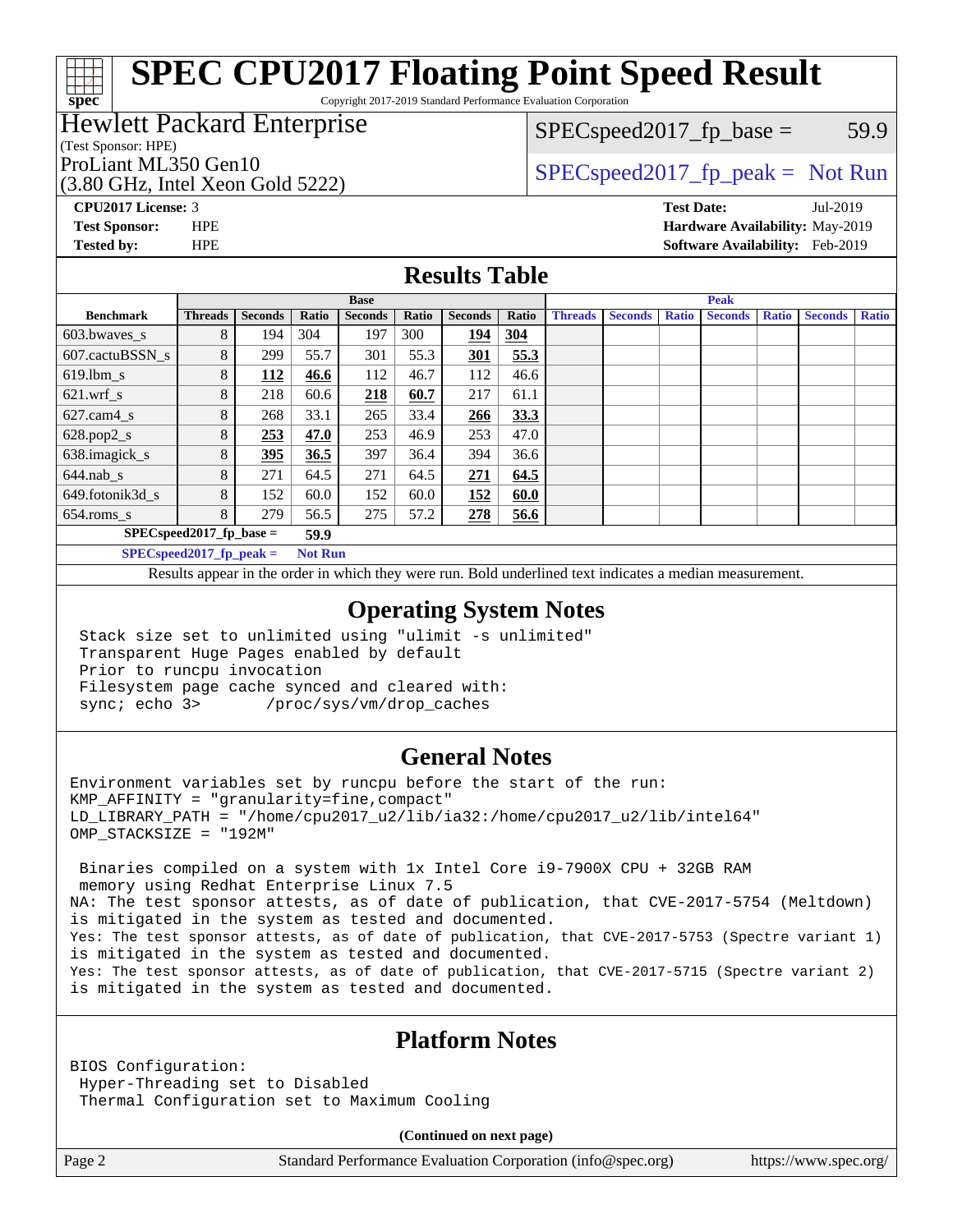# **[SPEC CPU2017 Floating Point Speed Result](http://www.spec.org/auto/cpu2017/Docs/result-fields.html#SPECCPU2017FloatingPointSpeedResult)**

Copyright 2017-2019 Standard Performance Evaluation Corporation

### Hewlett Packard Enterprise

 $SPEC speed2017<sub>fp</sub> base = 59.9$ 

### (Test Sponsor: HPE)

(3.80 GHz, Intel Xeon Gold 5222)

ProLiant ML350 Gen10  $SPEC speed2017$  [p\_peak = Not Run

**[spec](http://www.spec.org/)**

**[CPU2017 License:](http://www.spec.org/auto/cpu2017/Docs/result-fields.html#CPU2017License)** 3 **[Test Date:](http://www.spec.org/auto/cpu2017/Docs/result-fields.html#TestDate)** Jul-2019 **[Test Sponsor:](http://www.spec.org/auto/cpu2017/Docs/result-fields.html#TestSponsor)** HPE **[Hardware Availability:](http://www.spec.org/auto/cpu2017/Docs/result-fields.html#HardwareAvailability)** May-2019 **[Tested by:](http://www.spec.org/auto/cpu2017/Docs/result-fields.html#Testedby)** HPE **[Software Availability:](http://www.spec.org/auto/cpu2017/Docs/result-fields.html#SoftwareAvailability)** Feb-2019

#### **[Platform Notes \(Continued\)](http://www.spec.org/auto/cpu2017/Docs/result-fields.html#PlatformNotes)**

Page 3 Standard Performance Evaluation Corporation [\(info@spec.org\)](mailto:info@spec.org) <https://www.spec.org/> Memory Patrol Scrubbing set to Disabled LLC Prefetch set to Enabled LLC Dead Line Allocation set to Disabled Enhanced Processor Performance set to Enabled Workload Profile set to General Peak Frequency Compute Energy/Performance Bias set to Balanced Power Workload Profile set to Custom Numa Group Size Optimization set to Flat Sysinfo program /home/cpu2017\_u2/bin/sysinfo Rev: r5974 of 2018-05-19 9bcde8f2999c33d61f64985e45859ea9 running on ml350-sles15-utpal Fri Jul 19 10:25:44 2019 SUT (System Under Test) info as seen by some common utilities. For more information on this section, see <https://www.spec.org/cpu2017/Docs/config.html#sysinfo> From /proc/cpuinfo model name : Intel(R) Xeon(R) Gold 5222 CPU @ 3.80GHz 2 "physical id"s (chips) 8 "processors" cores, siblings (Caution: counting these is hw and system dependent. The following excerpts from /proc/cpuinfo might not be reliable. Use with caution.) cpu cores : 4 siblings : 4 physical 0: cores 0 9 11 13 physical 1: cores 1 2 4 13 From lscpu: Architecture: x86\_64 CPU op-mode(s): 32-bit, 64-bit Byte Order: Little Endian  $CPU(s):$  8 On-line CPU(s) list: 0-7 Thread(s) per core: 1 Core(s) per socket: 4 Socket(s): 2 NUMA node(s): 2 Vendor ID: GenuineIntel CPU family: 6 Model: 85 Model name: Intel(R) Xeon(R) Gold 5222 CPU @ 3.80GHz Stepping: CPU MHz: 3800.000 BogoMIPS: 7600.00 Virtualization: VT-x L1d cache: 32K L1i cache: 32K **(Continued on next page)**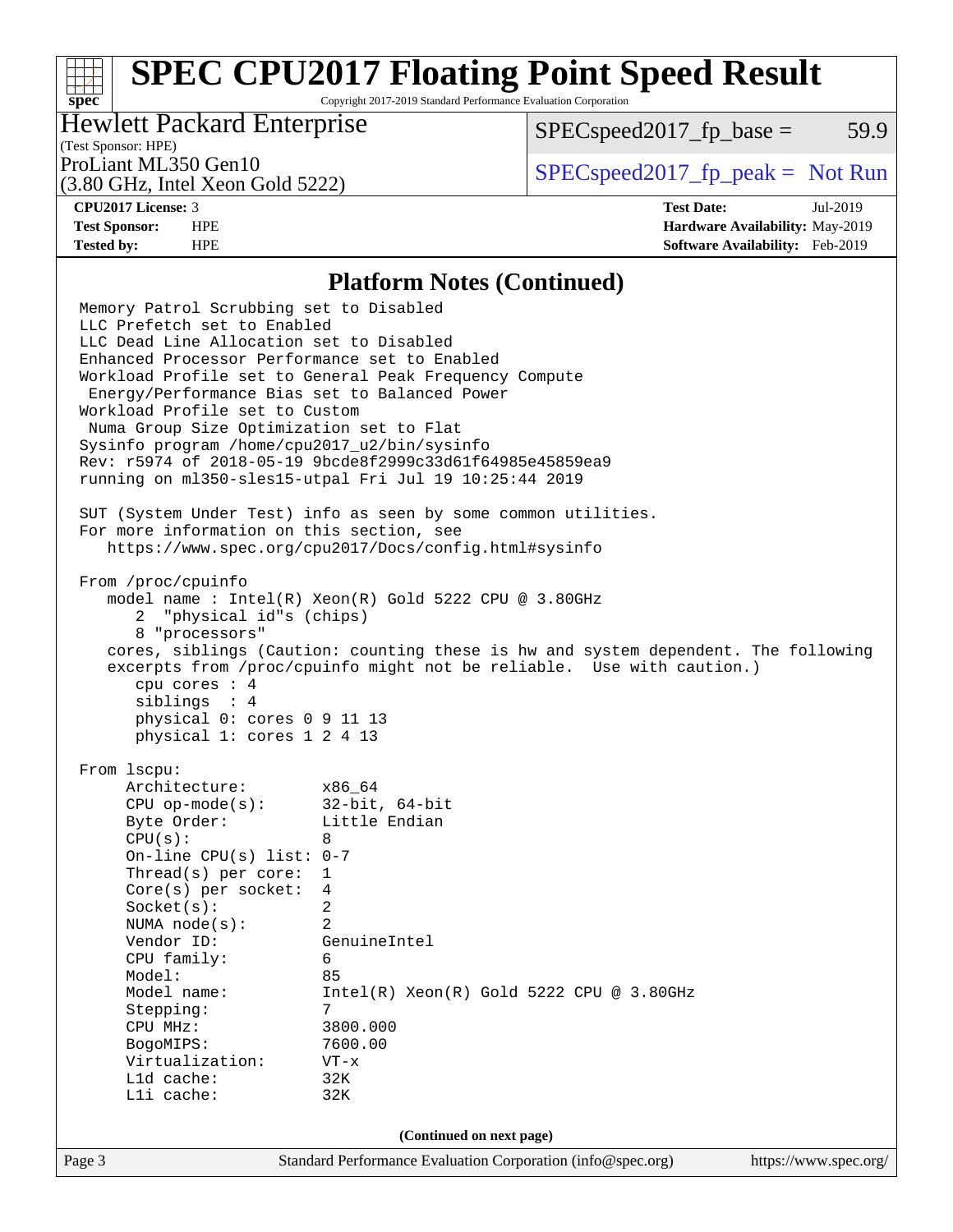#### **[spec](http://www.spec.org/) [SPEC CPU2017 Floating Point Speed Result](http://www.spec.org/auto/cpu2017/Docs/result-fields.html#SPECCPU2017FloatingPointSpeedResult)** Copyright 2017-2019 Standard Performance Evaluation Corporation (Test Sponsor: HPE) Hewlett Packard Enterprise (3.80 GHz, Intel Xeon Gold 5222) ProLiant ML350 Gen10  $SPEC speed2017$  [p\_peak = Not Run  $SPEC speed2017_fp\_base = 59.9$ **[CPU2017 License:](http://www.spec.org/auto/cpu2017/Docs/result-fields.html#CPU2017License)** 3 **[Test Date:](http://www.spec.org/auto/cpu2017/Docs/result-fields.html#TestDate)** Jul-2019 **[Test Sponsor:](http://www.spec.org/auto/cpu2017/Docs/result-fields.html#TestSponsor)** HPE **[Hardware Availability:](http://www.spec.org/auto/cpu2017/Docs/result-fields.html#HardwareAvailability)** May-2019 **[Tested by:](http://www.spec.org/auto/cpu2017/Docs/result-fields.html#Testedby)** HPE **[Software Availability:](http://www.spec.org/auto/cpu2017/Docs/result-fields.html#SoftwareAvailability)** Feb-2019 **[Platform Notes \(Continued\)](http://www.spec.org/auto/cpu2017/Docs/result-fields.html#PlatformNotes)** L2 cache: 1024K L3 cache:  $16896K$ <br>NUMA node0 CPU(s):  $0-3$ NUMA node0 CPU(s): NUMA node1 CPU(s): 4-7 Flags: fpu vme de pse tsc msr pae mce cx8 apic sep mtrr pge mca cmov pat pse36 clflush dts acpi mmx fxsr sse sse2 ss ht tm pbe syscall nx pdpe1gb rdtscp lm constant\_tsc art arch\_perfmon pebs bts rep\_good nopl xtopology nonstop\_tsc cpuid aperfmperf tsc\_known\_freq pni pclmulqdq dtes64 monitor ds\_cpl vmx smx est tm2 ssse3 sdbg fma cx16 xtpr pdcm pcid dca sse4\_1 sse4\_2 x2apic movbe popcnt tsc\_deadline\_timer aes xsave avx f16c rdrand lahf\_lm abm 3dnowprefetch cpuid\_fault epb cat\_l3 cdp\_l3 invpcid\_single intel\_ppin mba tpr\_shadow vnmi flexpriority ept vpid fsgsbase tsc\_adjust bmi1 hle avx2 smep bmi2 erms invpcid rtm cqm mpx rdt\_a avx512f avx512dq rdseed adx smap clflushopt clwb intel\_pt avx512cd avx512bw avx512vl xsaveopt xsavec xgetbv1 xsaves cqm\_llc cqm\_occup\_llc cqm\_mbm\_total cqm\_mbm\_local ibpb ibrs stibp dtherm ida arat pln pts pku ospke avx512\_vnni arch\_capabilities ssbd /proc/cpuinfo cache data cache size : 16896 KB From numactl --hardware WARNING: a numactl 'node' might or might not correspond to a physical chip. available: 2 nodes (0-1) node 0 cpus: 0 1 2 3 node 0 size: 193092 MB node 0 free: 192767 MB node 1 cpus: 4 5 6 7 node 1 size: 193534 MB node 1 free: 193230 MB node distances: node 0 1 0: 10 21 1: 21 10 From /proc/meminfo MemTotal: 395906460 kB HugePages\_Total: 0 Hugepagesize: 2048 kB From /etc/\*release\* /etc/\*version\* os-release: NAME="SLES" VERSION="15" VERSION\_ID="15" PRETTY\_NAME="SUSE Linux Enterprise Server 15" ID="sles" ID\_LIKE="suse" ANSI\_COLOR="0;32" **(Continued on next page)**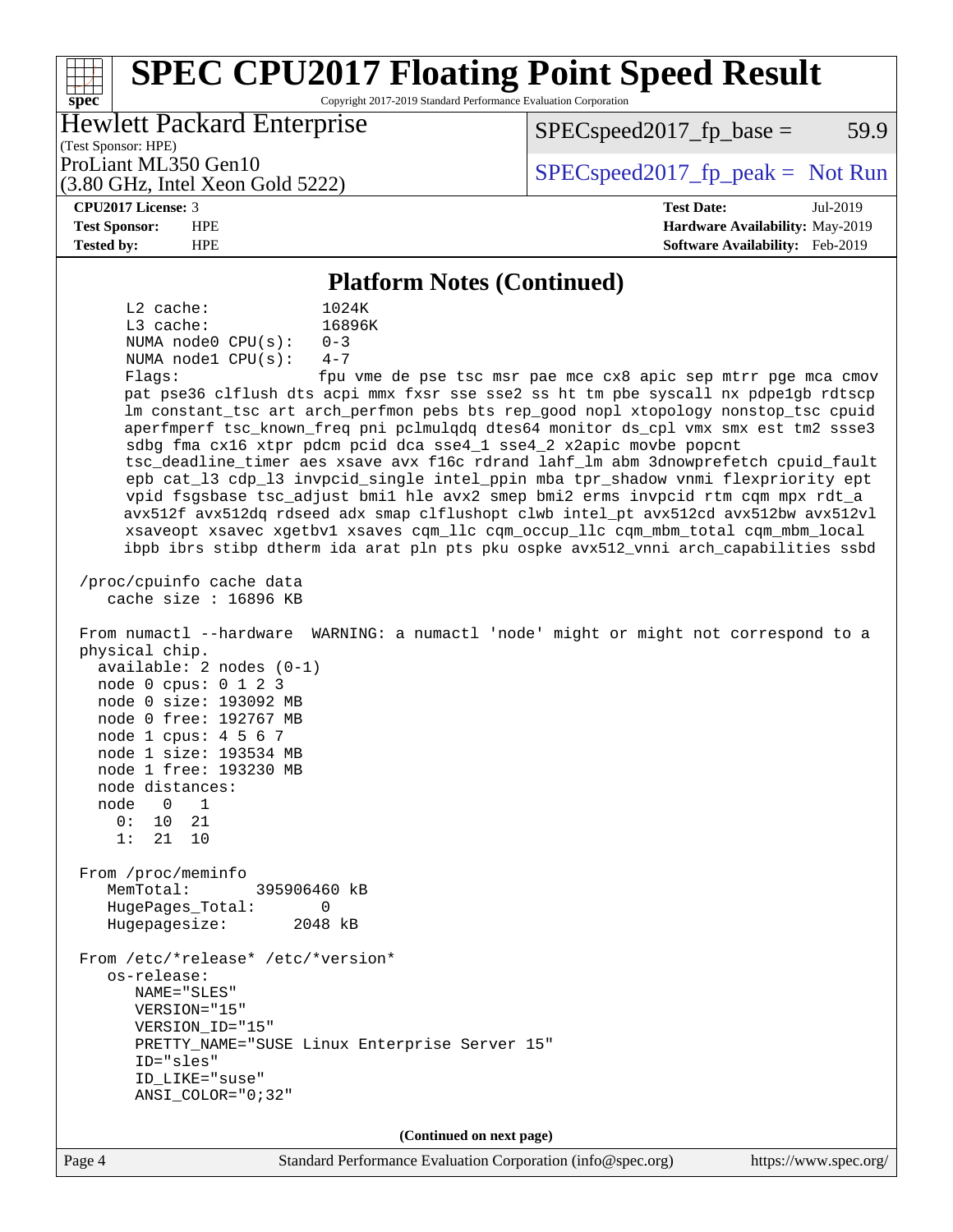#### **[spec](http://www.spec.org/) [SPEC CPU2017 Floating Point Speed Result](http://www.spec.org/auto/cpu2017/Docs/result-fields.html#SPECCPU2017FloatingPointSpeedResult)** Copyright 2017-2019 Standard Performance Evaluation Corporation Hewlett Packard Enterprise  $SPEC speed2017_fp\_base = 59.9$

(Test Sponsor: HPE)

(3.80 GHz, Intel Xeon Gold 5222)

ProLiant ML350 Gen10  $SPEC speed2017_f$   $peak = Not Run$ 

**[CPU2017 License:](http://www.spec.org/auto/cpu2017/Docs/result-fields.html#CPU2017License)** 3 **[Test Date:](http://www.spec.org/auto/cpu2017/Docs/result-fields.html#TestDate)** Jul-2019 **[Test Sponsor:](http://www.spec.org/auto/cpu2017/Docs/result-fields.html#TestSponsor)** HPE **[Hardware Availability:](http://www.spec.org/auto/cpu2017/Docs/result-fields.html#HardwareAvailability)** May-2019 **[Tested by:](http://www.spec.org/auto/cpu2017/Docs/result-fields.html#Testedby)** HPE **[Software Availability:](http://www.spec.org/auto/cpu2017/Docs/result-fields.html#SoftwareAvailability)** Feb-2019

#### **[Platform Notes \(Continued\)](http://www.spec.org/auto/cpu2017/Docs/result-fields.html#PlatformNotes)**

CPE\_NAME="cpe:/o:suse:sles:15"

uname -a:

 Linux ml350-sles15-utpal 4.12.14-23-default #1 SMP Tue May 29 21:04:44 UTC 2018 (cd0437b) x86\_64 x86\_64 x86\_64 GNU/Linux

Kernel self-reported vulnerability status:

 CVE-2017-5754 (Meltdown): Not affected CVE-2017-5753 (Spectre variant 1): Mitigation: \_\_user pointer sanitization CVE-2017-5715 (Spectre variant 2): Mitigation: Indirect Branch Restricted Speculation, IBPB, IBRS\_FW

run-level 3 Jul 19 10:23

 SPEC is set to: /home/cpu2017\_u2 Filesystem Type Size Used Avail Use% Mounted on /dev/sda3 xfs 407G 46G 361G 12% /home

 Additional information from dmidecode follows. WARNING: Use caution when you interpret this section. The 'dmidecode' program reads system data which is "intended to allow hardware to be accurately determined", but the intent may not be met, as there are frequent changes to hardware, firmware, and the "DMTF SMBIOS" standard. BIOS HPE U41 05/21/2019 Memory:

24x UNKNOWN NOT AVAILABLE 16 GB 2 rank 2933

(End of data from sysinfo program)

#### **[Compiler Version Notes](http://www.spec.org/auto/cpu2017/Docs/result-fields.html#CompilerVersionNotes)**

============================================================================== CC 619.lbm\_s(base) 638.imagick\_s(base) 644.nab\_s(base) ------------------------------------------------------------------------------ Intel(R) C Intel(R) 64 Compiler for applications running on Intel(R) 64, Version 19.0.2.187 Build 20190117 Copyright (C) 1985-2019 Intel Corporation. All rights reserved. ------------------------------------------------------------------------------ ============================================================================== FC 607.cactuBSSN\_s(base) ------------------------------------------------------------------------------ Intel(R)  $C++$  Intel(R) 64 Compiler for applications running on Intel(R) 64, Version 19.0.2.187 Build 20190117 Copyright (C) 1985-2019 Intel Corporation. All rights reserved. Intel(R) C Intel(R) 64 Compiler for applications running on Intel(R)  $64$ , **(Continued on next page)**

Page 5 Standard Performance Evaluation Corporation [\(info@spec.org\)](mailto:info@spec.org) <https://www.spec.org/>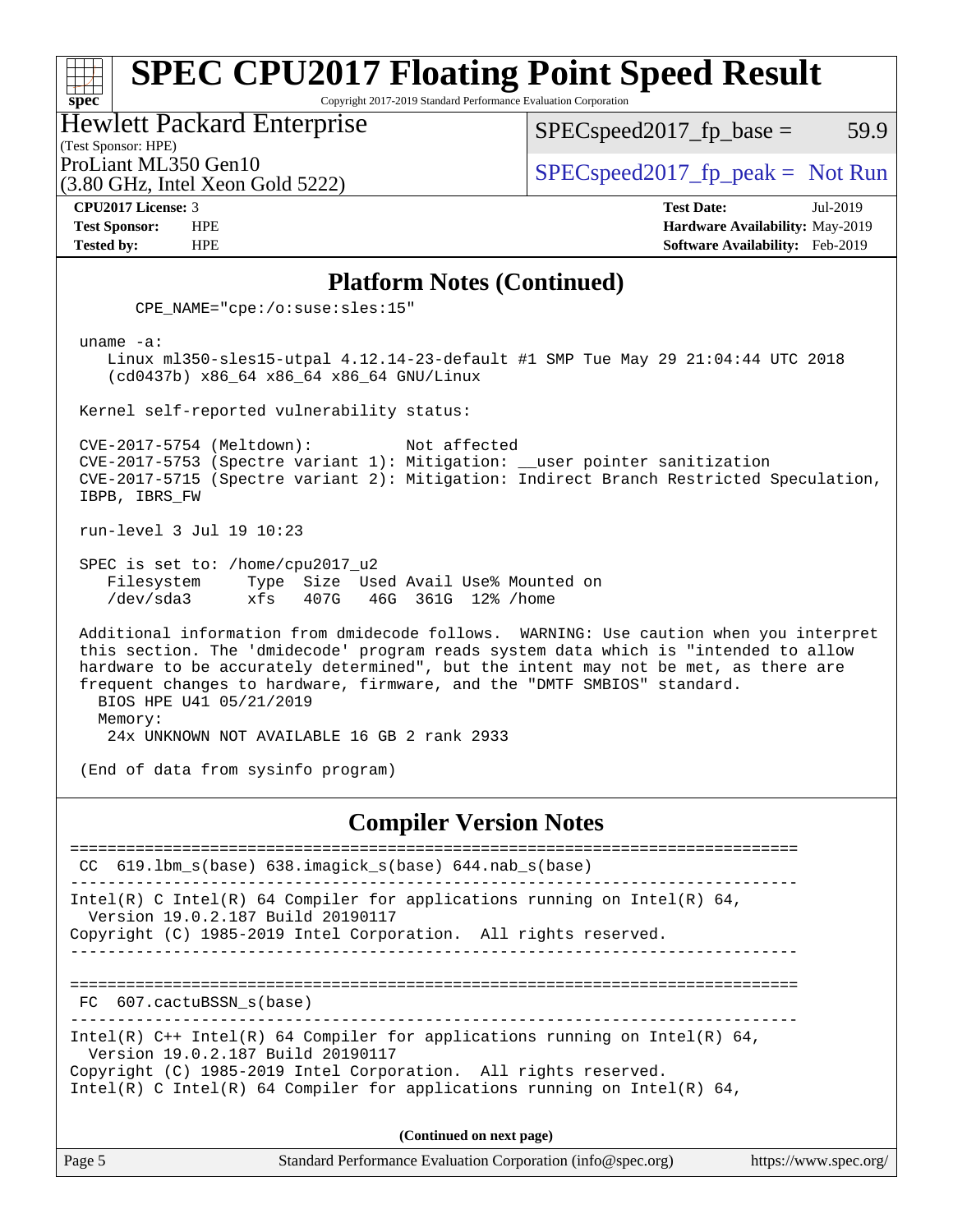#### **[spec](http://www.spec.org/) [SPEC CPU2017 Floating Point Speed Result](http://www.spec.org/auto/cpu2017/Docs/result-fields.html#SPECCPU2017FloatingPointSpeedResult)** Copyright 2017-2019 Standard Performance Evaluation Corporation

### Hewlett Packard Enterprise

 $SPECspeed2017_fp\_base = 59.9$ 

(Test Sponsor: HPE)

(3.80 GHz, Intel Xeon Gold 5222)

ProLiant ML350 Gen10  $SPEC speed2017$  [p\_peak = Not Run

| <b>CPU2017 License: 3</b> |
|---------------------------|
|---------------------------|

**[CPU2017 License:](http://www.spec.org/auto/cpu2017/Docs/result-fields.html#CPU2017License)** 3 **[Test Date:](http://www.spec.org/auto/cpu2017/Docs/result-fields.html#TestDate)** Jul-2019 **[Test Sponsor:](http://www.spec.org/auto/cpu2017/Docs/result-fields.html#TestSponsor)** HPE **[Hardware Availability:](http://www.spec.org/auto/cpu2017/Docs/result-fields.html#HardwareAvailability)** May-2019 **[Tested by:](http://www.spec.org/auto/cpu2017/Docs/result-fields.html#Testedby)** HPE **[Software Availability:](http://www.spec.org/auto/cpu2017/Docs/result-fields.html#SoftwareAvailability)** Feb-2019

#### **[Compiler Version Notes \(Continued\)](http://www.spec.org/auto/cpu2017/Docs/result-fields.html#CompilerVersionNotes)**

| Version 19.0.2.187 Build 20190117<br>Copyright (C) 1985-2019 Intel Corporation. All rights reserved.<br>$Intel(R)$ Fortran Intel(R) 64 Compiler for applications running on Intel(R)<br>64, Version 19.0.2.187 Build 20190117                                                                                                                                              |
|----------------------------------------------------------------------------------------------------------------------------------------------------------------------------------------------------------------------------------------------------------------------------------------------------------------------------------------------------------------------------|
| Copyright (C) 1985-2019 Intel Corporation. All rights reserved.                                                                                                                                                                                                                                                                                                            |
| 603.bwaves_s(base) 649.fotonik3d_s(base) 654.roms_s(base)<br>FC.                                                                                                                                                                                                                                                                                                           |
| Intel(R) Fortran Intel(R) 64 Compiler for applications running on Intel(R)<br>64, Version 19.0.2.187 Build 20190117<br>Copyright (C) 1985-2019 Intel Corporation. All rights reserved.                                                                                                                                                                                     |
| $CC$ 621.wrf_s(base) 627.cam4_s(base) 628.pop2_s(base)                                                                                                                                                                                                                                                                                                                     |
| Intel(R) Fortran Intel(R) 64 Compiler for applications running on Intel(R)<br>64, Version 19.0.2.187 Build 20190117<br>Copyright (C) 1985-2019 Intel Corporation. All rights reserved.<br>Intel(R) C Intel(R) 64 Compiler for applications running on Intel(R) 64,<br>Version 19.0.2.187 Build 20190117<br>Copyright (C) 1985-2019 Intel Corporation. All rights reserved. |

### **[Base Compiler Invocation](http://www.spec.org/auto/cpu2017/Docs/result-fields.html#BaseCompilerInvocation)**

[C benchmarks](http://www.spec.org/auto/cpu2017/Docs/result-fields.html#Cbenchmarks): [icc -m64 -std=c11](http://www.spec.org/cpu2017/results/res2019q3/cpu2017-20190723-16334.flags.html#user_CCbase_intel_icc_64bit_c11_33ee0cdaae7deeeab2a9725423ba97205ce30f63b9926c2519791662299b76a0318f32ddfffdc46587804de3178b4f9328c46fa7c2b0cd779d7a61945c91cd35)

[Fortran benchmarks](http://www.spec.org/auto/cpu2017/Docs/result-fields.html#Fortranbenchmarks): [ifort -m64](http://www.spec.org/cpu2017/results/res2019q3/cpu2017-20190723-16334.flags.html#user_FCbase_intel_ifort_64bit_24f2bb282fbaeffd6157abe4f878425411749daecae9a33200eee2bee2fe76f3b89351d69a8130dd5949958ce389cf37ff59a95e7a40d588e8d3a57e0c3fd751)

[Benchmarks using both Fortran and C](http://www.spec.org/auto/cpu2017/Docs/result-fields.html#BenchmarksusingbothFortranandC): [ifort -m64](http://www.spec.org/cpu2017/results/res2019q3/cpu2017-20190723-16334.flags.html#user_CC_FCbase_intel_ifort_64bit_24f2bb282fbaeffd6157abe4f878425411749daecae9a33200eee2bee2fe76f3b89351d69a8130dd5949958ce389cf37ff59a95e7a40d588e8d3a57e0c3fd751) [icc -m64 -std=c11](http://www.spec.org/cpu2017/results/res2019q3/cpu2017-20190723-16334.flags.html#user_CC_FCbase_intel_icc_64bit_c11_33ee0cdaae7deeeab2a9725423ba97205ce30f63b9926c2519791662299b76a0318f32ddfffdc46587804de3178b4f9328c46fa7c2b0cd779d7a61945c91cd35)

[Benchmarks using Fortran, C, and C++:](http://www.spec.org/auto/cpu2017/Docs/result-fields.html#BenchmarksusingFortranCandCXX) [icpc -m64](http://www.spec.org/cpu2017/results/res2019q3/cpu2017-20190723-16334.flags.html#user_CC_CXX_FCbase_intel_icpc_64bit_4ecb2543ae3f1412ef961e0650ca070fec7b7afdcd6ed48761b84423119d1bf6bdf5cad15b44d48e7256388bc77273b966e5eb805aefd121eb22e9299b2ec9d9) [icc -m64 -std=c11](http://www.spec.org/cpu2017/results/res2019q3/cpu2017-20190723-16334.flags.html#user_CC_CXX_FCbase_intel_icc_64bit_c11_33ee0cdaae7deeeab2a9725423ba97205ce30f63b9926c2519791662299b76a0318f32ddfffdc46587804de3178b4f9328c46fa7c2b0cd779d7a61945c91cd35) [ifort -m64](http://www.spec.org/cpu2017/results/res2019q3/cpu2017-20190723-16334.flags.html#user_CC_CXX_FCbase_intel_ifort_64bit_24f2bb282fbaeffd6157abe4f878425411749daecae9a33200eee2bee2fe76f3b89351d69a8130dd5949958ce389cf37ff59a95e7a40d588e8d3a57e0c3fd751)

## **[Base Portability Flags](http://www.spec.org/auto/cpu2017/Docs/result-fields.html#BasePortabilityFlags)**

603.bwaves\_s: [-DSPEC\\_LP64](http://www.spec.org/cpu2017/results/res2019q3/cpu2017-20190723-16334.flags.html#suite_basePORTABILITY603_bwaves_s_DSPEC_LP64)

**(Continued on next page)**

Page 6 Standard Performance Evaluation Corporation [\(info@spec.org\)](mailto:info@spec.org) <https://www.spec.org/>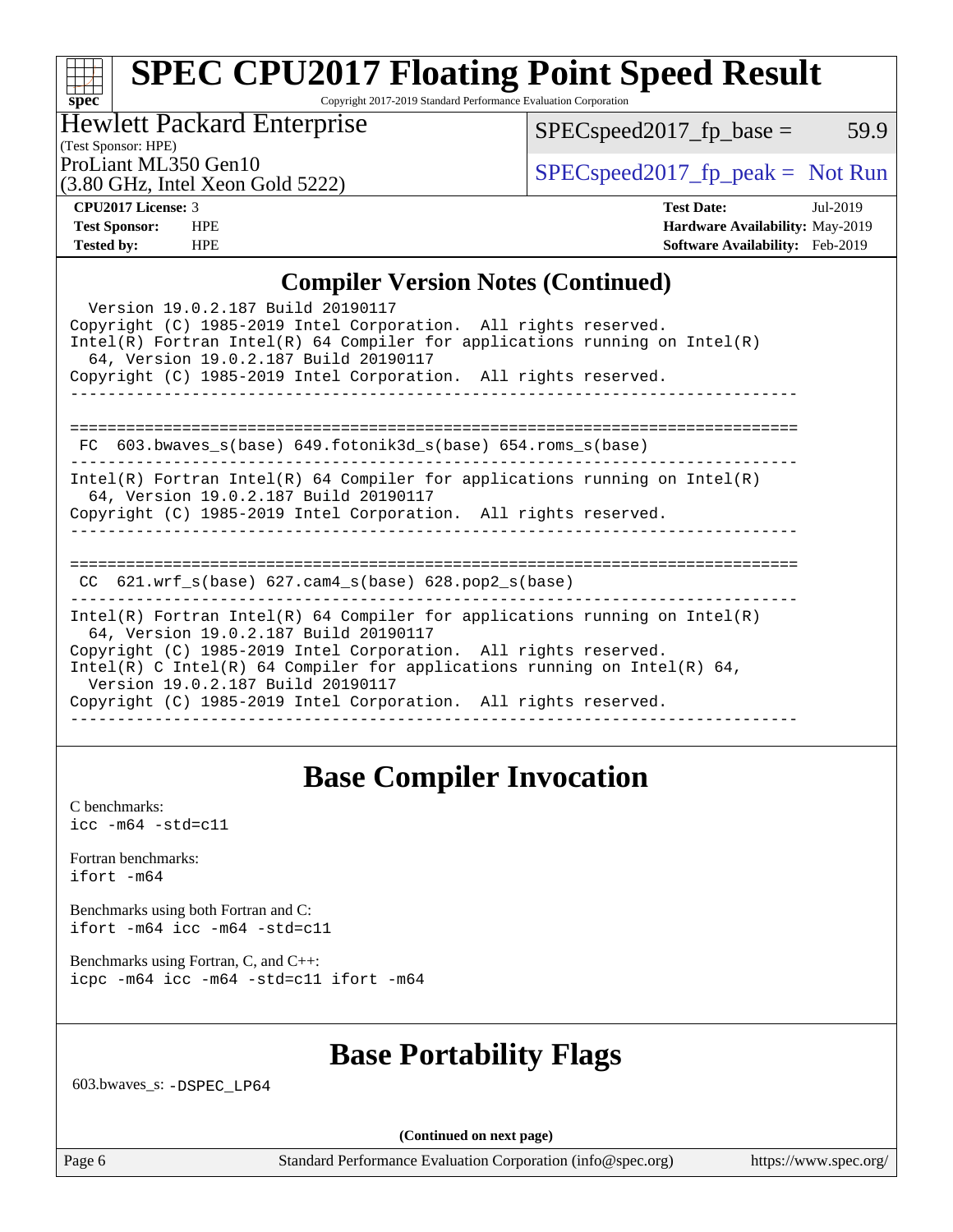# **[SPEC CPU2017 Floating Point Speed Result](http://www.spec.org/auto/cpu2017/Docs/result-fields.html#SPECCPU2017FloatingPointSpeedResult)**

Copyright 2017-2019 Standard Performance Evaluation Corporation

### Hewlett Packard Enterprise

 $SPEC speed2017_fp\_base = 59.9$ 

(Test Sponsor: HPE)

(3.80 GHz, Intel Xeon Gold 5222)

ProLiant ML350 Gen10  $SPEC speed2017$  [p\_peak = Not Run

**[spec](http://www.spec.org/)**

**[CPU2017 License:](http://www.spec.org/auto/cpu2017/Docs/result-fields.html#CPU2017License)** 3 **[Test Date:](http://www.spec.org/auto/cpu2017/Docs/result-fields.html#TestDate)** Jul-2019 **[Test Sponsor:](http://www.spec.org/auto/cpu2017/Docs/result-fields.html#TestSponsor)** HPE **[Hardware Availability:](http://www.spec.org/auto/cpu2017/Docs/result-fields.html#HardwareAvailability)** May-2019 **[Tested by:](http://www.spec.org/auto/cpu2017/Docs/result-fields.html#Testedby)** HPE **[Software Availability:](http://www.spec.org/auto/cpu2017/Docs/result-fields.html#SoftwareAvailability)** Feb-2019

# **[Base Portability Flags \(Continued\)](http://www.spec.org/auto/cpu2017/Docs/result-fields.html#BasePortabilityFlags)**

 607.cactuBSSN\_s: [-DSPEC\\_LP64](http://www.spec.org/cpu2017/results/res2019q3/cpu2017-20190723-16334.flags.html#suite_basePORTABILITY607_cactuBSSN_s_DSPEC_LP64) 619.lbm\_s: [-DSPEC\\_LP64](http://www.spec.org/cpu2017/results/res2019q3/cpu2017-20190723-16334.flags.html#suite_basePORTABILITY619_lbm_s_DSPEC_LP64) 621.wrf\_s: [-DSPEC\\_LP64](http://www.spec.org/cpu2017/results/res2019q3/cpu2017-20190723-16334.flags.html#suite_basePORTABILITY621_wrf_s_DSPEC_LP64) [-DSPEC\\_CASE\\_FLAG](http://www.spec.org/cpu2017/results/res2019q3/cpu2017-20190723-16334.flags.html#b621.wrf_s_baseCPORTABILITY_DSPEC_CASE_FLAG) [-convert big\\_endian](http://www.spec.org/cpu2017/results/res2019q3/cpu2017-20190723-16334.flags.html#user_baseFPORTABILITY621_wrf_s_convert_big_endian_c3194028bc08c63ac5d04de18c48ce6d347e4e562e8892b8bdbdc0214820426deb8554edfa529a3fb25a586e65a3d812c835984020483e7e73212c4d31a38223) 627.cam4\_s: [-DSPEC\\_LP64](http://www.spec.org/cpu2017/results/res2019q3/cpu2017-20190723-16334.flags.html#suite_basePORTABILITY627_cam4_s_DSPEC_LP64) [-DSPEC\\_CASE\\_FLAG](http://www.spec.org/cpu2017/results/res2019q3/cpu2017-20190723-16334.flags.html#b627.cam4_s_baseCPORTABILITY_DSPEC_CASE_FLAG) 628.pop2\_s: [-DSPEC\\_LP64](http://www.spec.org/cpu2017/results/res2019q3/cpu2017-20190723-16334.flags.html#suite_basePORTABILITY628_pop2_s_DSPEC_LP64) [-DSPEC\\_CASE\\_FLAG](http://www.spec.org/cpu2017/results/res2019q3/cpu2017-20190723-16334.flags.html#b628.pop2_s_baseCPORTABILITY_DSPEC_CASE_FLAG) [-convert big\\_endian](http://www.spec.org/cpu2017/results/res2019q3/cpu2017-20190723-16334.flags.html#user_baseFPORTABILITY628_pop2_s_convert_big_endian_c3194028bc08c63ac5d04de18c48ce6d347e4e562e8892b8bdbdc0214820426deb8554edfa529a3fb25a586e65a3d812c835984020483e7e73212c4d31a38223) [-assume byterecl](http://www.spec.org/cpu2017/results/res2019q3/cpu2017-20190723-16334.flags.html#user_baseFPORTABILITY628_pop2_s_assume_byterecl_7e47d18b9513cf18525430bbf0f2177aa9bf368bc7a059c09b2c06a34b53bd3447c950d3f8d6c70e3faf3a05c8557d66a5798b567902e8849adc142926523472) 638.imagick\_s: [-DSPEC\\_LP64](http://www.spec.org/cpu2017/results/res2019q3/cpu2017-20190723-16334.flags.html#suite_basePORTABILITY638_imagick_s_DSPEC_LP64) 644.nab\_s: [-DSPEC\\_LP64](http://www.spec.org/cpu2017/results/res2019q3/cpu2017-20190723-16334.flags.html#suite_basePORTABILITY644_nab_s_DSPEC_LP64) 649.fotonik3d\_s: [-DSPEC\\_LP64](http://www.spec.org/cpu2017/results/res2019q3/cpu2017-20190723-16334.flags.html#suite_basePORTABILITY649_fotonik3d_s_DSPEC_LP64) 654.roms\_s: [-DSPEC\\_LP64](http://www.spec.org/cpu2017/results/res2019q3/cpu2017-20190723-16334.flags.html#suite_basePORTABILITY654_roms_s_DSPEC_LP64)

# **[Base Optimization Flags](http://www.spec.org/auto/cpu2017/Docs/result-fields.html#BaseOptimizationFlags)**

#### [C benchmarks](http://www.spec.org/auto/cpu2017/Docs/result-fields.html#Cbenchmarks):

[-xCORE-AVX512](http://www.spec.org/cpu2017/results/res2019q3/cpu2017-20190723-16334.flags.html#user_CCbase_f-xCORE-AVX512) [-ipo](http://www.spec.org/cpu2017/results/res2019q3/cpu2017-20190723-16334.flags.html#user_CCbase_f-ipo) [-O3](http://www.spec.org/cpu2017/results/res2019q3/cpu2017-20190723-16334.flags.html#user_CCbase_f-O3) [-no-prec-div](http://www.spec.org/cpu2017/results/res2019q3/cpu2017-20190723-16334.flags.html#user_CCbase_f-no-prec-div) [-qopt-prefetch](http://www.spec.org/cpu2017/results/res2019q3/cpu2017-20190723-16334.flags.html#user_CCbase_f-qopt-prefetch)

[-ffinite-math-only](http://www.spec.org/cpu2017/results/res2019q3/cpu2017-20190723-16334.flags.html#user_CCbase_f_finite_math_only_cb91587bd2077682c4b38af759c288ed7c732db004271a9512da14a4f8007909a5f1427ecbf1a0fb78ff2a814402c6114ac565ca162485bbcae155b5e4258871) [-qopt-mem-layout-trans=4](http://www.spec.org/cpu2017/results/res2019q3/cpu2017-20190723-16334.flags.html#user_CCbase_f-qopt-mem-layout-trans_fa39e755916c150a61361b7846f310bcdf6f04e385ef281cadf3647acec3f0ae266d1a1d22d972a7087a248fd4e6ca390a3634700869573d231a252c784941a8) [-qopenmp](http://www.spec.org/cpu2017/results/res2019q3/cpu2017-20190723-16334.flags.html#user_CCbase_qopenmp_16be0c44f24f464004c6784a7acb94aca937f053568ce72f94b139a11c7c168634a55f6653758ddd83bcf7b8463e8028bb0b48b77bcddc6b78d5d95bb1df2967) [-DSPEC\\_OPENMP](http://www.spec.org/cpu2017/results/res2019q3/cpu2017-20190723-16334.flags.html#suite_CCbase_DSPEC_OPENMP)

[-qopt-prefetch-issue-excl-hint](http://www.spec.org/cpu2017/results/res2019q3/cpu2017-20190723-16334.flags.html#user_CCbase_f-qopt-prefetch-issue-excl-hint) [-ansi-alias](http://www.spec.org/cpu2017/results/res2019q3/cpu2017-20190723-16334.flags.html#user_CCbase_f-ansi-alias) [-complex-limited-range](http://www.spec.org/cpu2017/results/res2019q3/cpu2017-20190723-16334.flags.html#user_CCbase_f-complex-limited-range)

#### [Fortran benchmarks](http://www.spec.org/auto/cpu2017/Docs/result-fields.html#Fortranbenchmarks):

[-DSPEC\\_OPENMP](http://www.spec.org/cpu2017/results/res2019q3/cpu2017-20190723-16334.flags.html#suite_FCbase_DSPEC_OPENMP) [-xCORE-AVX512](http://www.spec.org/cpu2017/results/res2019q3/cpu2017-20190723-16334.flags.html#user_FCbase_f-xCORE-AVX512) [-ipo](http://www.spec.org/cpu2017/results/res2019q3/cpu2017-20190723-16334.flags.html#user_FCbase_f-ipo) [-O3](http://www.spec.org/cpu2017/results/res2019q3/cpu2017-20190723-16334.flags.html#user_FCbase_f-O3) [-no-prec-div](http://www.spec.org/cpu2017/results/res2019q3/cpu2017-20190723-16334.flags.html#user_FCbase_f-no-prec-div) [-qopt-prefetch](http://www.spec.org/cpu2017/results/res2019q3/cpu2017-20190723-16334.flags.html#user_FCbase_f-qopt-prefetch) [-ffinite-math-only](http://www.spec.org/cpu2017/results/res2019q3/cpu2017-20190723-16334.flags.html#user_FCbase_f_finite_math_only_cb91587bd2077682c4b38af759c288ed7c732db004271a9512da14a4f8007909a5f1427ecbf1a0fb78ff2a814402c6114ac565ca162485bbcae155b5e4258871) [-qopt-mem-layout-trans=4](http://www.spec.org/cpu2017/results/res2019q3/cpu2017-20190723-16334.flags.html#user_FCbase_f-qopt-mem-layout-trans_fa39e755916c150a61361b7846f310bcdf6f04e385ef281cadf3647acec3f0ae266d1a1d22d972a7087a248fd4e6ca390a3634700869573d231a252c784941a8) [-qopenmp](http://www.spec.org/cpu2017/results/res2019q3/cpu2017-20190723-16334.flags.html#user_FCbase_qopenmp_16be0c44f24f464004c6784a7acb94aca937f053568ce72f94b139a11c7c168634a55f6653758ddd83bcf7b8463e8028bb0b48b77bcddc6b78d5d95bb1df2967) [-qopt-prefetch-issue-excl-hint](http://www.spec.org/cpu2017/results/res2019q3/cpu2017-20190723-16334.flags.html#user_FCbase_f-qopt-prefetch-issue-excl-hint) [-ansi-alias](http://www.spec.org/cpu2017/results/res2019q3/cpu2017-20190723-16334.flags.html#user_FCbase_f-ansi-alias) [-complex-limited-range](http://www.spec.org/cpu2017/results/res2019q3/cpu2017-20190723-16334.flags.html#user_FCbase_f-complex-limited-range) [-nostandard-realloc-lhs](http://www.spec.org/cpu2017/results/res2019q3/cpu2017-20190723-16334.flags.html#user_FCbase_f_2003_std_realloc_82b4557e90729c0f113870c07e44d33d6f5a304b4f63d4c15d2d0f1fab99f5daaed73bdb9275d9ae411527f28b936061aa8b9c8f2d63842963b95c9dd6426b8a)

[Benchmarks using both Fortran and C](http://www.spec.org/auto/cpu2017/Docs/result-fields.html#BenchmarksusingbothFortranandC):

[-xCORE-AVX512](http://www.spec.org/cpu2017/results/res2019q3/cpu2017-20190723-16334.flags.html#user_CC_FCbase_f-xCORE-AVX512) [-ipo](http://www.spec.org/cpu2017/results/res2019q3/cpu2017-20190723-16334.flags.html#user_CC_FCbase_f-ipo) [-O3](http://www.spec.org/cpu2017/results/res2019q3/cpu2017-20190723-16334.flags.html#user_CC_FCbase_f-O3) [-no-prec-div](http://www.spec.org/cpu2017/results/res2019q3/cpu2017-20190723-16334.flags.html#user_CC_FCbase_f-no-prec-div) [-qopt-prefetch](http://www.spec.org/cpu2017/results/res2019q3/cpu2017-20190723-16334.flags.html#user_CC_FCbase_f-qopt-prefetch) [-ffinite-math-only](http://www.spec.org/cpu2017/results/res2019q3/cpu2017-20190723-16334.flags.html#user_CC_FCbase_f_finite_math_only_cb91587bd2077682c4b38af759c288ed7c732db004271a9512da14a4f8007909a5f1427ecbf1a0fb78ff2a814402c6114ac565ca162485bbcae155b5e4258871) [-qopt-mem-layout-trans=4](http://www.spec.org/cpu2017/results/res2019q3/cpu2017-20190723-16334.flags.html#user_CC_FCbase_f-qopt-mem-layout-trans_fa39e755916c150a61361b7846f310bcdf6f04e385ef281cadf3647acec3f0ae266d1a1d22d972a7087a248fd4e6ca390a3634700869573d231a252c784941a8) [-qopenmp](http://www.spec.org/cpu2017/results/res2019q3/cpu2017-20190723-16334.flags.html#user_CC_FCbase_qopenmp_16be0c44f24f464004c6784a7acb94aca937f053568ce72f94b139a11c7c168634a55f6653758ddd83bcf7b8463e8028bb0b48b77bcddc6b78d5d95bb1df2967) [-DSPEC\\_OPENMP](http://www.spec.org/cpu2017/results/res2019q3/cpu2017-20190723-16334.flags.html#suite_CC_FCbase_DSPEC_OPENMP) [-qopt-prefetch-issue-excl-hint](http://www.spec.org/cpu2017/results/res2019q3/cpu2017-20190723-16334.flags.html#user_CC_FCbase_f-qopt-prefetch-issue-excl-hint) [-ansi-alias](http://www.spec.org/cpu2017/results/res2019q3/cpu2017-20190723-16334.flags.html#user_CC_FCbase_f-ansi-alias) [-complex-limited-range](http://www.spec.org/cpu2017/results/res2019q3/cpu2017-20190723-16334.flags.html#user_CC_FCbase_f-complex-limited-range) [-nostandard-realloc-lhs](http://www.spec.org/cpu2017/results/res2019q3/cpu2017-20190723-16334.flags.html#user_CC_FCbase_f_2003_std_realloc_82b4557e90729c0f113870c07e44d33d6f5a304b4f63d4c15d2d0f1fab99f5daaed73bdb9275d9ae411527f28b936061aa8b9c8f2d63842963b95c9dd6426b8a)

[Benchmarks using Fortran, C, and C++:](http://www.spec.org/auto/cpu2017/Docs/result-fields.html#BenchmarksusingFortranCandCXX)

[-xCORE-AVX512](http://www.spec.org/cpu2017/results/res2019q3/cpu2017-20190723-16334.flags.html#user_CC_CXX_FCbase_f-xCORE-AVX512) [-ipo](http://www.spec.org/cpu2017/results/res2019q3/cpu2017-20190723-16334.flags.html#user_CC_CXX_FCbase_f-ipo) [-O3](http://www.spec.org/cpu2017/results/res2019q3/cpu2017-20190723-16334.flags.html#user_CC_CXX_FCbase_f-O3) [-no-prec-div](http://www.spec.org/cpu2017/results/res2019q3/cpu2017-20190723-16334.flags.html#user_CC_CXX_FCbase_f-no-prec-div) [-qopt-prefetch](http://www.spec.org/cpu2017/results/res2019q3/cpu2017-20190723-16334.flags.html#user_CC_CXX_FCbase_f-qopt-prefetch) [-ffinite-math-only](http://www.spec.org/cpu2017/results/res2019q3/cpu2017-20190723-16334.flags.html#user_CC_CXX_FCbase_f_finite_math_only_cb91587bd2077682c4b38af759c288ed7c732db004271a9512da14a4f8007909a5f1427ecbf1a0fb78ff2a814402c6114ac565ca162485bbcae155b5e4258871) [-qopt-mem-layout-trans=4](http://www.spec.org/cpu2017/results/res2019q3/cpu2017-20190723-16334.flags.html#user_CC_CXX_FCbase_f-qopt-mem-layout-trans_fa39e755916c150a61361b7846f310bcdf6f04e385ef281cadf3647acec3f0ae266d1a1d22d972a7087a248fd4e6ca390a3634700869573d231a252c784941a8) [-qopenmp](http://www.spec.org/cpu2017/results/res2019q3/cpu2017-20190723-16334.flags.html#user_CC_CXX_FCbase_qopenmp_16be0c44f24f464004c6784a7acb94aca937f053568ce72f94b139a11c7c168634a55f6653758ddd83bcf7b8463e8028bb0b48b77bcddc6b78d5d95bb1df2967) [-DSPEC\\_OPENMP](http://www.spec.org/cpu2017/results/res2019q3/cpu2017-20190723-16334.flags.html#suite_CC_CXX_FCbase_DSPEC_OPENMP) [-qopt-prefetch-issue-excl-hint](http://www.spec.org/cpu2017/results/res2019q3/cpu2017-20190723-16334.flags.html#user_CC_CXX_FCbase_f-qopt-prefetch-issue-excl-hint) [-ansi-alias](http://www.spec.org/cpu2017/results/res2019q3/cpu2017-20190723-16334.flags.html#user_CC_CXX_FCbase_f-ansi-alias) [-complex-limited-range](http://www.spec.org/cpu2017/results/res2019q3/cpu2017-20190723-16334.flags.html#user_CC_CXX_FCbase_f-complex-limited-range) [-nostandard-realloc-lhs](http://www.spec.org/cpu2017/results/res2019q3/cpu2017-20190723-16334.flags.html#user_CC_CXX_FCbase_f_2003_std_realloc_82b4557e90729c0f113870c07e44d33d6f5a304b4f63d4c15d2d0f1fab99f5daaed73bdb9275d9ae411527f28b936061aa8b9c8f2d63842963b95c9dd6426b8a)

The flags files that were used to format this result can be browsed at

<http://www.spec.org/cpu2017/flags/HPE-Platform-Flags-Intel-V1.2-CLX-revB.html> <http://www.spec.org/cpu2017/flags/HPE-ic19.0u1-flags-linux64.html>

You can also download the XML flags sources by saving the following links: <http://www.spec.org/cpu2017/flags/HPE-Platform-Flags-Intel-V1.2-CLX-revB.xml> <http://www.spec.org/cpu2017/flags/HPE-ic19.0u1-flags-linux64.xml>